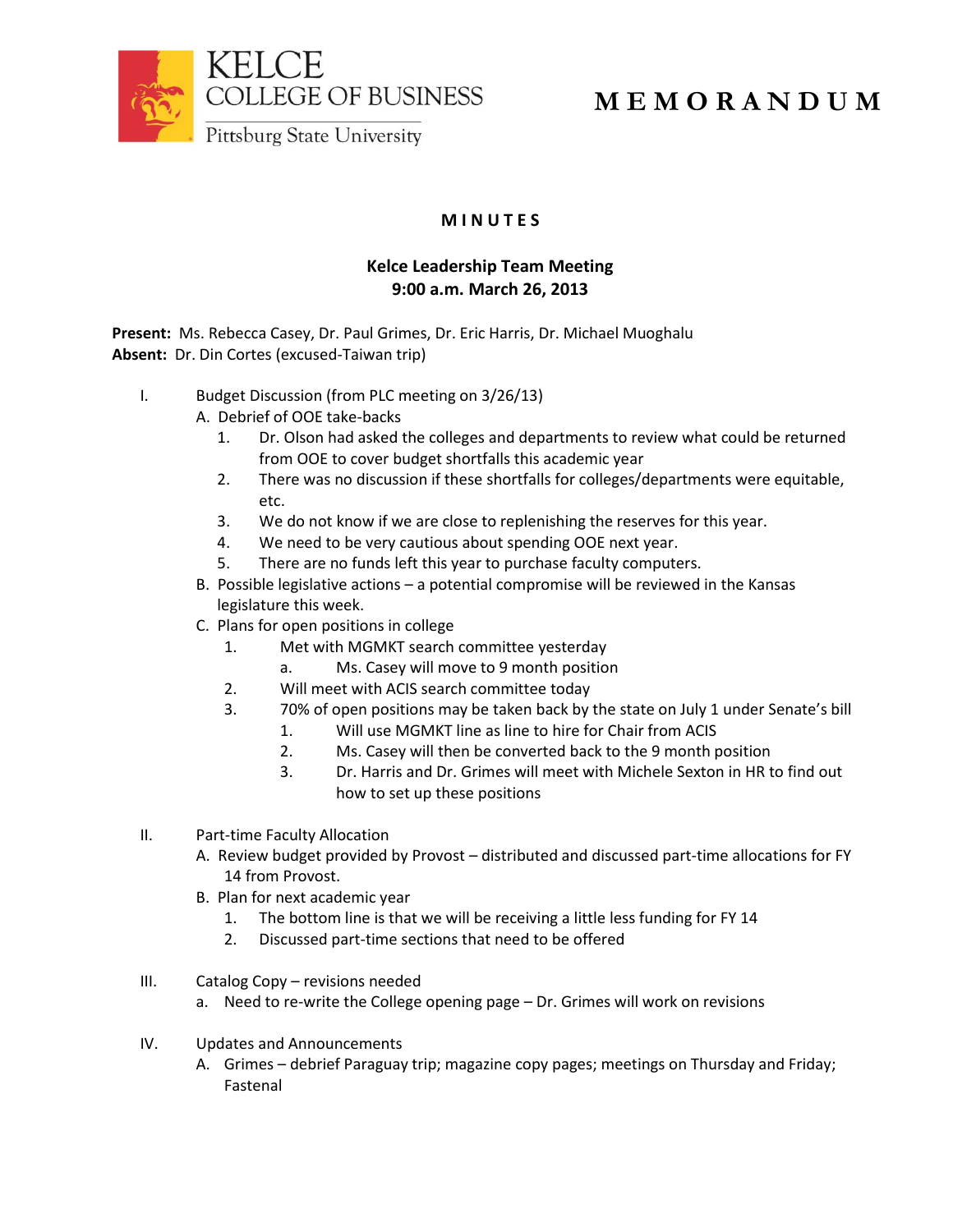- a. Current Kelce PSU alumni magazine pages were distributed for review.
- b. Provost meetings with PSU Deans, Directors and Chairs will be Thursday afternoon at 3:30 in CTLT.
- c. Kelce College meetings with President and Provost will be Friday, March 29 with Dean, KLT and faculty (2:00, 2:30 & 3:30).
	- i. Reviewed possible discussion points for meeting.
		- 1. Water & sewage back up in basement.
		- 2. On-track for accreditation discuss accreditation expenses.
- d. Fastenal Horner, Dalecki, Harris, Sha will be attending to represent the COB at the Fastenal Expo in Indianapolis next week.
- e. Paraguay Trip Dr. Grimes had a good trip over spring break with Dr. Kunkel, Dr. Winters and Dr. Sagehorn.
	- i. Met with people at institutions that help support the PSU in Paraguay program.
	- ii. PSU in Paraguay Program PSU offers 8 courses per year (general education).
	- iii. There are opportunities for PSU COB in Paraguay to offer an executive MBA.
		- 1. Need to conduct a survey to see how much interest there is in offering this program.
		- 2. Dr. Murray will be teaching in Paraguay in the fall and she could follow-up on individuals who might be interested in the EMBA program.
- B. Casey
	- a. Update on energy competition tied for first place on campus
- C. Cortes in Asia
- D. Harris MFT; BSQ
	- a. Business School Questionnaire (BSQ) due in May every year; Dr. Harris will begin working on this AACSB report in April.
	- b. Major Field Test results from MFT that was administered this semester were distributed for discussion and review by KLT.
		- i. Dr. Grimes asked that a table be created as a comparison for last five years MFT results to include with accreditation information.
- E. Muoghalu
	- a. Debrief Nigeria trip
		- i. Dr. Muoghalu had a successful trip to Nigeria.
		- ii. He covered about 1,200 miles driving in Nigeria to visit schools and potential students.
		- iii. There is a big problem with terrorism in Nigeria.
		- iv. Visited about 20 prospective students interested in the MBA and Mini-MBA. Lined up about 15 students who will plan to come to PSU. PSU requires \$12,000 deposit from Nigerian students before they arrive for classes.
		- v. Met with 3 Vice-Chancellors (Presidents) at Nigerian Universities.
- V. Old Business
- VI. New Business